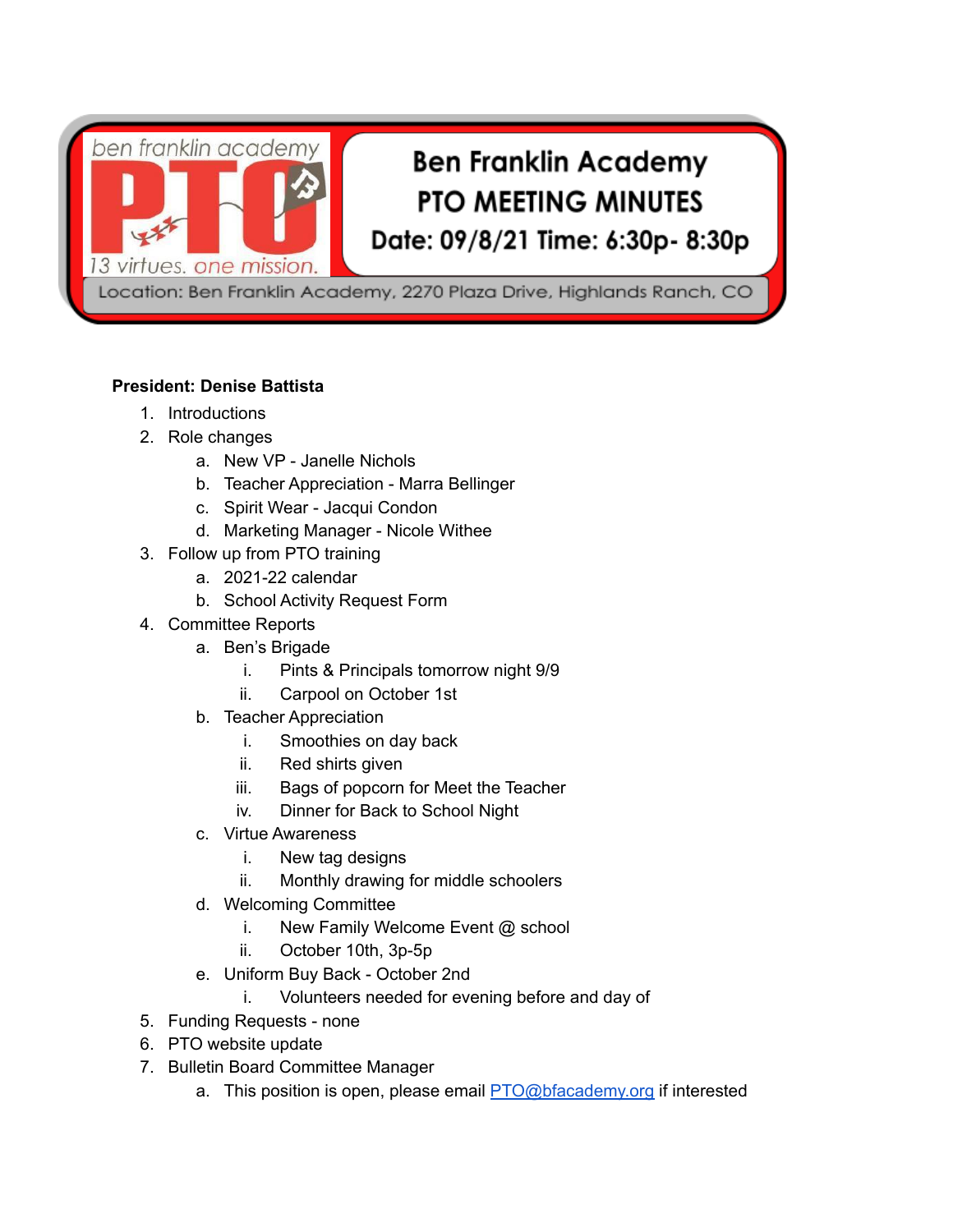### **Vice President: Janelle Nichols**

- 1. Directory on Tap (DOT)
	- a. Live for school week of Sept 27th
- 2. Volunteers Of the Month
	- a. August Lance & Sara Klassen, gift cards
	- b. August Becky Mayka, parking spot

#### **Secretary: Shauna Kramer**

- 1. Forms: conflict of interest and communication & conflict resolution
- 2. Vote Review

#### **Treasurer: Amanda Trenck**

- 1. Bank Balances
	- a. Checking \$24,419.46
	- b. Savings \$27,775.47
- 2. Month over Month changes
	- a. August is busy, lots of transactions
		- i. Spirit Wear sales
		- ii. King Soopers rewards
		- iii. Smoothie
		- iv. Amazon Smiles
		- v. Pirate's Cove
		- vi. Walsworth
		- vii. Desk Calendars
		- viii. Qdoba
		- ix. Barbazan Fun Run Fundraiser
		- x. MJ Thomas sweetheart ball photos
- 3. Spirit Wear sales
- 4. 2021-22 Budget

#### **Social Coordinator: Alyssa Motazedi**

- 1. Franklin Fest
	- a. Changing things up this year different than the Harvest Fest of the past, similar to Sweetheart Ball
	- b. Cake Walk REMAINS :)
	- c. Activities for ALL ages
		- i. Carnivalesque games for younger kids
		- ii. Obstacle course activities for older kids
		- iii. Dunk tank event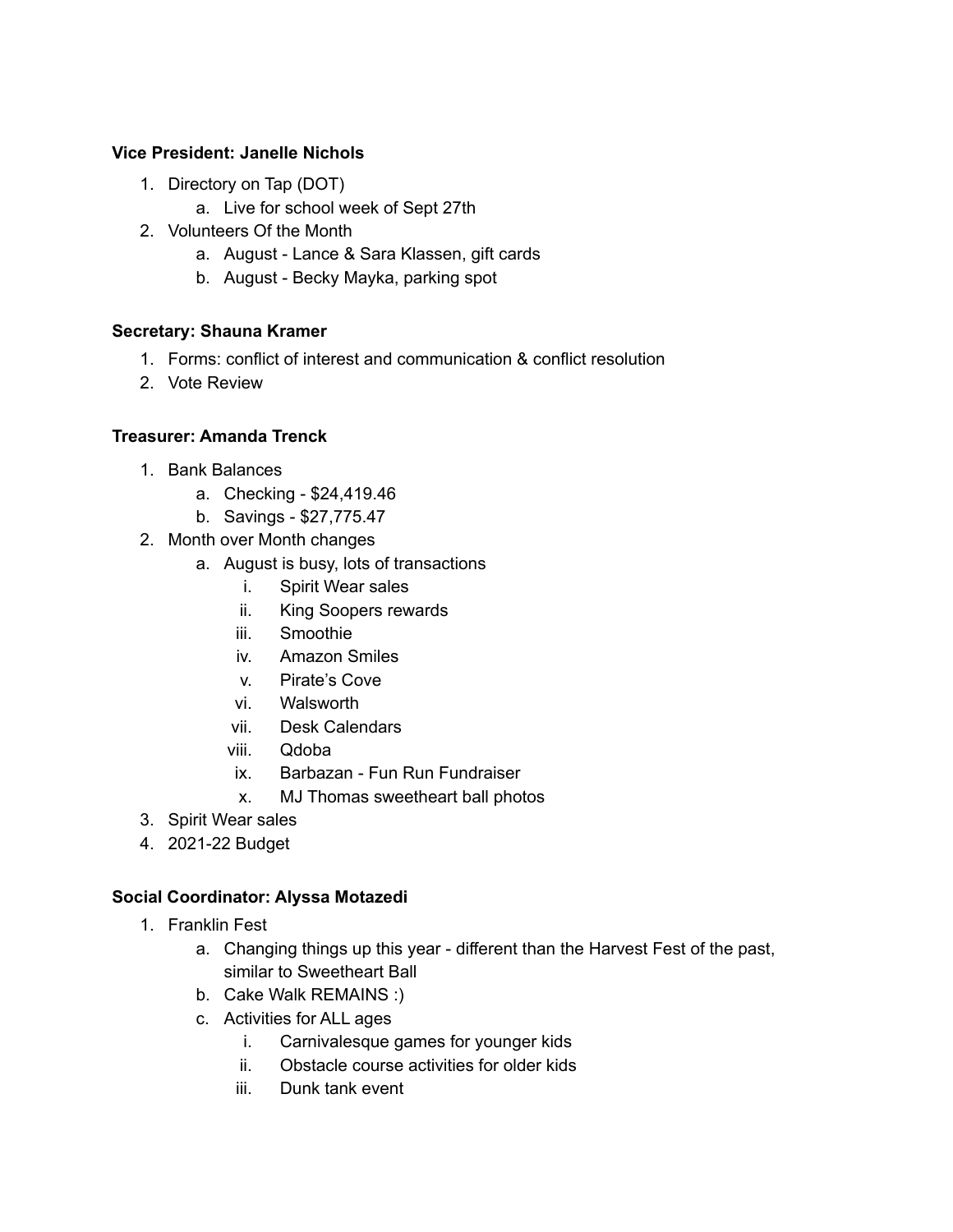- iv. Yard games, mini golf, bouncy houses,
- d. Needs MC people hilarious type of person to host cake walk
- e. DJ needed TBD if DJ would do MC
- f. Masks not required for outdoor activities
- g. \$10 per child \$30 family (this would be for families with 3+ kids) adults not being charged
- h. If you log hours by Monday, Sept 13th
- i. Food Trucks, popcorn, cotton candy
- j. Parking spots and Bronco tickets will be "raffled off"

# **Fundraising: Sage Felux**

- 1. Spirit Rock
	- a. Sign Ups are filling up!
- 2. Spirit Wear
	- a. Shortage on inventory
	- b. Ordered: tote bags, tanks, men's shirt, blue bolts shirts
- 3. Spirit Nights
	- a. Parry's Pizza
	- b. Gelato \$250 raised
	- c. Shake Shack
	- d. Crumbl Cookie
- 4. Sponsorship
	- a. If you know any business that want to promote talk to Anne Guisti Chacon
	- b. Sponsorships will go on sale Sept 17th different levels available
	- c. The more the better
- 5. SCRIP
	- a. Donate money to staff members, that money is grouped together per staff and they get to pick out gift cards
	- b. Makes a little money for the school when we buy gift cards in bulk
- 6. Spring Fundraiser
	- a. BENefit Bash keep the name
	- b. Casual event that involves more people
	- c. Looking into Pindustry, Top Golf, Yard House
	- d. Meeting was held today, Sept 8th 12 volunteers
		- i. Will begin to assign roles

## **Room Parent Coordinator: Erin Crowe**

- 1. Open positions: NONE
- 2. Room parent training
	- a. Most everyone attended
- 3. Holiday Parties
	- a. will take place but must have pre packaged treats